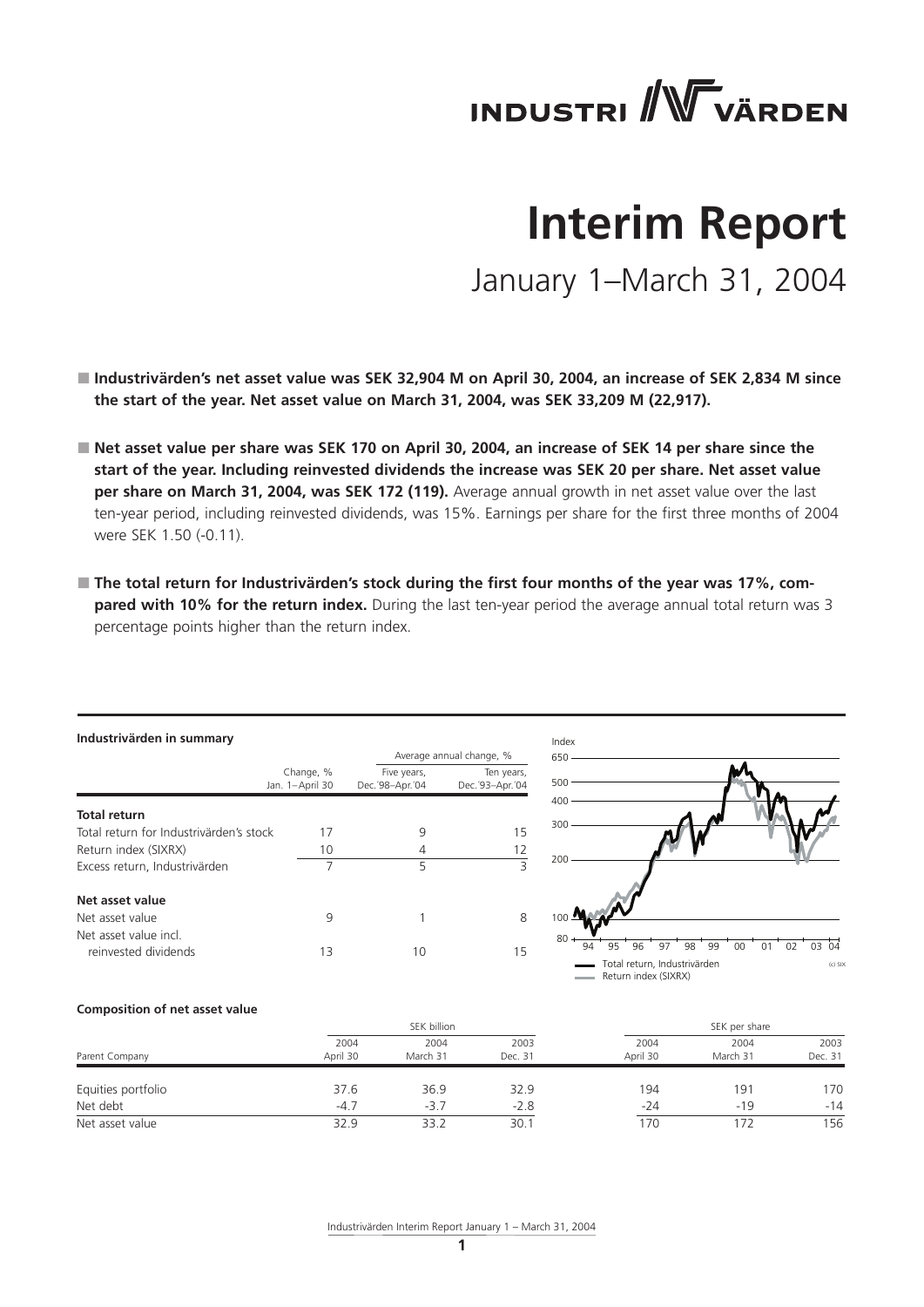

## **CEO's Message**

The year has gotten off to a good start for Industrivärden. Our total return, i.e., our share price including reinvested dividends, was 17% as of April 30, or 7 percentage points better than the return index. This is gratifying, as our goal is to create longterm, favorable growth in value. For both the last five- and tenyear periods, Industrivärden's stock has outperformed the return index by a wide margin.

We are seeing increasing and clearer signs that an improvement in the economy is in the making. It is primarily in the U.S. and Southeast Asia – headed by China – where we see increasing signs of an economic upswing. It is worth noting that even Japan is showing growth after years of stagnation. The region that is still not showing any stellar improvement is Continental Europe. The economic improvement is now beginning to show in the business and profit trend for most of our major holdings.

Ericsson's fine performance is particularly pleasing. During the first quarter, Handelsbanken posted a new earnings record for a single quarter, despite an unchanged level of net interest income.

Industrivärden is one of the Nordic region's leading holding companies, taking an active ownership role in a concentrated selection of listed Nordic companies with good development potential. Industrivärden's mission is to create shareholder value based on a professional investment operation and active ownership. The goal is to generate high growth in net asset value over time. High growth in value enables Industrivärden to deliver a total return which, over time, is higher than the average for the Stockholm Stock Exchange. For more information, visit our website: www.industrivarden.net.

Our net asset value growth can be credited primarily to the continued rise for Ericsson's stock. Ericsson is, together with Handelsbanken, once again our largest holding. Thus far during the year we have increased our debt by fully one billion kronor in order to purchase additional stocks. We have made purchases in primarily Handelsbanken and Sandvik. We have also increased our holding in Munters. Our derivative transactions as well as short trading in Nordinvest continues to do well.

On April 21 a circulation proposal for a Swedish Code for Corporate Governance was published. This code lays out a more detailed extension of the corporate governance tradition that we have in Sweden thanks to the Swedish Companies Act, which was well thought out from its inception, with a clear division of roles between a company's shareholder meeting, board of directors and executive management. It is only by having such an all-embracing code in Sweden that we can build confidence in Swedish corporations among the general public and especially among Swedish and international investors.

Anders Nyrén *President and CEO*

## **Net Asset Value**

Net asset value on April 30, 2004, was SEK 32,904 M, an increase of SEK 2,834 M since the start of the year. Net asset value on March 31, 2004, was SEK 33,209 M. The change in net asset value over the last ten-year period is shown in the chart below.

## **Accounting for investments in associates**

Starting with the 2003 year-end consolidated accounts, Industrivärden applies the equity method for accounting for investments in associates. A more detailed account of this can be found on page 5 of this interim report and on page 54 of the 2003 Annual Report.

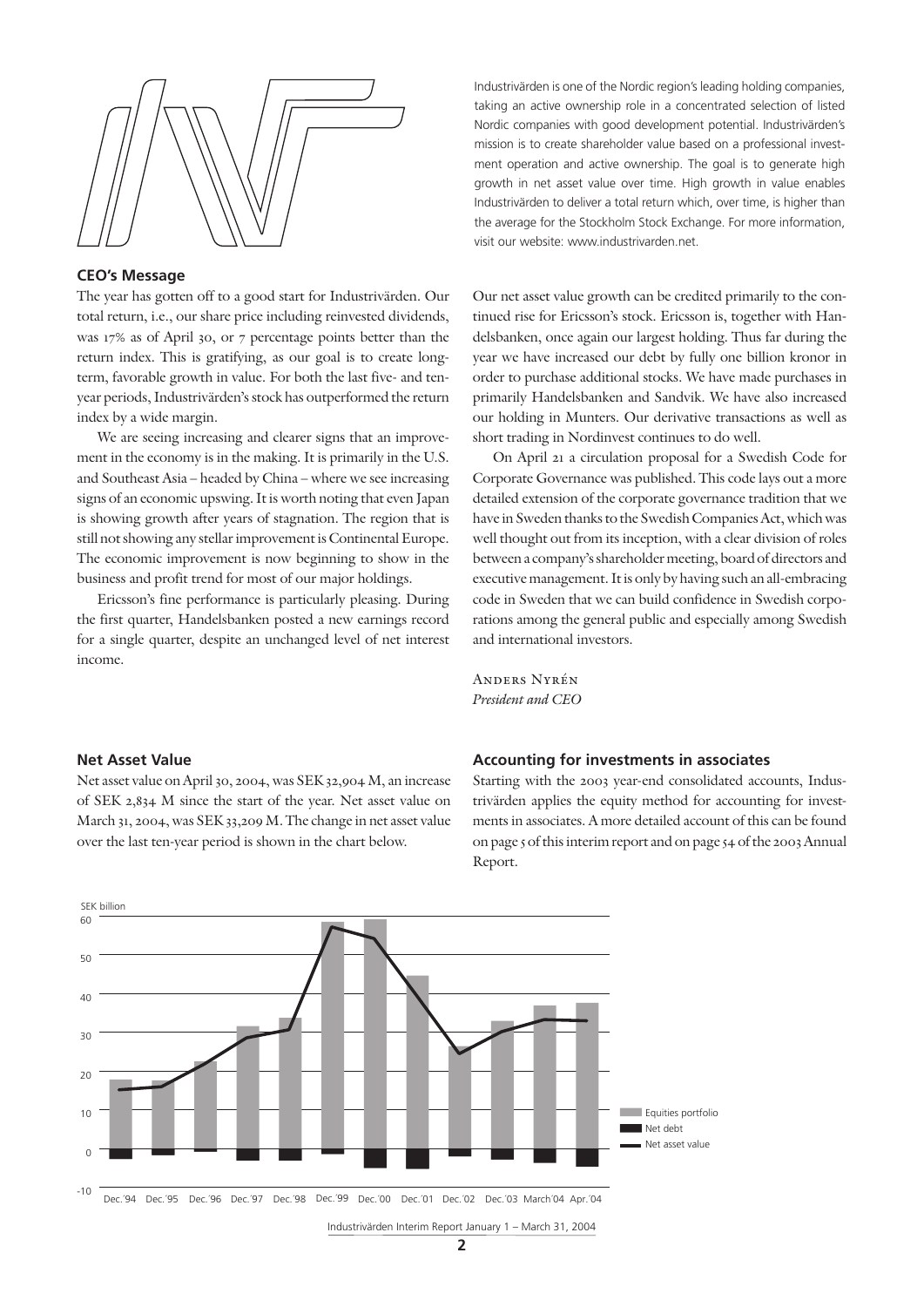## **Equities Portfolio1**

The market value of Industrivärden's equities portfolio on March 31, 2004, was SEK 36,921 M (SEK 32,890 M at the start of the year), and the surplus value was SEK 18,462 M (SEK 15,414 M at the start of the year). The market value on April 30, 2004, was SEK 37,606 M and the surplus value was SEK 18,686 M. Taking into account purchases and sales, the change in value was 11% since the start of the year. A detailed portfolio specification as per March 31 is provided on page 8.

|                |                       |               | Total            |                                  | Average                |                       |               |
|----------------|-----------------------|---------------|------------------|----------------------------------|------------------------|-----------------------|---------------|
|                | As per March 31, 2004 |               | return, %        |                                  | annual total return, % | As per April 30, 2004 |               |
|                |                       | Market value, |                  | Five years,                      | Ten years,             |                       | Market value, |
| Company        | No. of shares         | SEK M         | Jan. 04-March 04 | Dec.'98-March'04 Dec'93-March'04 |                        | No. of shares         | SEK M         |
|                |                       |               |                  |                                  |                        |                       |               |
| Handelsbanken  | 55,984,800            | 7,978         | $-3$             |                                  | 17                     | 56,369,800            | 8,315         |
| Ericsson       | 364,737,276           | 7,902         | 61               | -9                               | 10                     | 372,000,000           | 7,998         |
| <b>SCA</b>     | 21,206,600            | 6,334         |                  | 15                               | 12                     | 20,894,100            | 6,292         |
| Sandvik        | 21,808,000            | 5,245         | $-3$             | 15                               | 11                     | 22,930,600            | 5,698         |
| Skanska        | 33,302,756            | 2,131         | 6                | 6                                | 9                      | 33,191,756            | 2,041         |
| Indutrade      |                       | 1,966         |                  |                                  |                        |                       | 1,966         |
| SSAB           | 13,112,600            | 1,737         | 3                | 15                               | 11                     | 13,785,200            | 1,730         |
| <b>Munters</b> | 3,219,350             | 599           |                  | 22                               |                        | 3,219,350             | 592           |
| Isaberg Rapid  |                       | 375           |                  |                                  |                        |                       | 375           |
| Ossur hf       | 52,000,000            | 278           | 17               |                                  |                        | 52,000,000            | 312           |
| Others         |                       | 2,376         |                  |                                  |                        |                       | 2,287         |
| Total          |                       | 36,921        | 10               |                                  |                        |                       | 37,606        |
| Return index   |                       |               | 9                | 4                                | 12                     |                       |               |

The total return indicated above for Ericsson in 2004 is a weighted average for Industrivärden's holding of Class A and B shares.

Of the shareholdings listed above, Munters and Ossur have been owned for less than five years, while Sandvik has been owned for less than ten years.

The valuation of the wholly owned subsidiaries Indutrade and Isaberg Rapid is explained in a definition on page 8.

*Handelsbanken's* operating profit for the first quarter improved significantly due to an increase in revenue. Return on equity increased to 16.5%. Falling interest margins were compensated by higher credit volumes. Net commissions as well as net trading income increased mainly as a result of the positive trend in the stock market. Overheads were largely unchanged, and loan losses remained at a low level. Moody's raised its rating of Handelsbanken, and only one listed, privately owned bank in the world has a higher credit rating.

*Ericsson's* order bookings increased sharply during the first quarter, mainly for mobile networks. The company estimates that the global mobile systems market will show slight to moderate growth compared with 2003. Income after financial items was considerably higher than in the first quarter of 2003. The gross margin continued to improve and exceeded the margin for the fourth quarter of 2003. Operating expenses measured on an annual basis are in line with the expense target, and cash flow remained positive. SonyEricsson continued its favorable development. Ericsson has favorable conditions for long-term growth through capacity expansion of existing telecommunications networks, 3G expansion, increased service activities and the continued transition from fixed to mobile communications.

*SCA* reported lower earnings after financial items for the first quarter, but with a continued stable level of profitability. Consumer products continue to show a favorable trend in demand, and following a weak start of the year, demand for corrugated board has improved. SCA acquired the Malaysian hygiene company Drypers during the period and has signed an agreement to acquire the hygiene operations of Carter Holt Harvey in New Zealand.

*Sandvik's* business position improved during the fourth quarter of 2003 and sales volume increased. Earnings after financial items fell in 2003, mainly due to structural costs and currency effects. The interim report for the first quarter of 2004 will be released on May 6.

*Skanska's* income after financial items decreased during the first quarter, mainly due to lower sales of properties by the Commercial Project Development unit. Earnings improved for Skanska's largest business unit, Construction and Services. Order bookings remained stable and the order backlog has increased since the start of the year.

The wholly owned subsidiary *Indutrade*, which is one of the leading trading companies in the Nordic region, reported earnings after financial items of SEK 42 M (32) for the first quarter. Return on capital employed increased to 18%. Earnings improved in Sweden and Finland. A program has been initiated which is expected to lower costs by approximately SEK 35 M on a yearly basis starting in 2004.

*SSAB's* profit after financial items for the first quarter improved sharply due to a higher share of specialty steels and lower processing costs. Deliveries of ultra high strength sheet steel and quenched steel rose 29%, which is well in line with the strategic goal of increasing deliveries of specialty steels by 50% to 100% during a five-year period. Cash flow also improved considerably. Higher raw material prices present a challenge for the rest of the year.

*Munters'* earnings after financial items declined slightly during the first quarter. Industrial demand improved, which had a positive effect on order intake. Most of the SEK 140 M cost-cutting program decided on in 2003 and 2004 has been implemented.

<sup>&</sup>lt;sup>1</sup> Pertains to the Parent Company's equities portfolio. Based on these holdings, derivative transactions are also conducted. Industrivärden also has short trading conducted by the subsidiary Nordinvest, which had shareholdings with a market value of SEK 154 M as per March 31, 2004.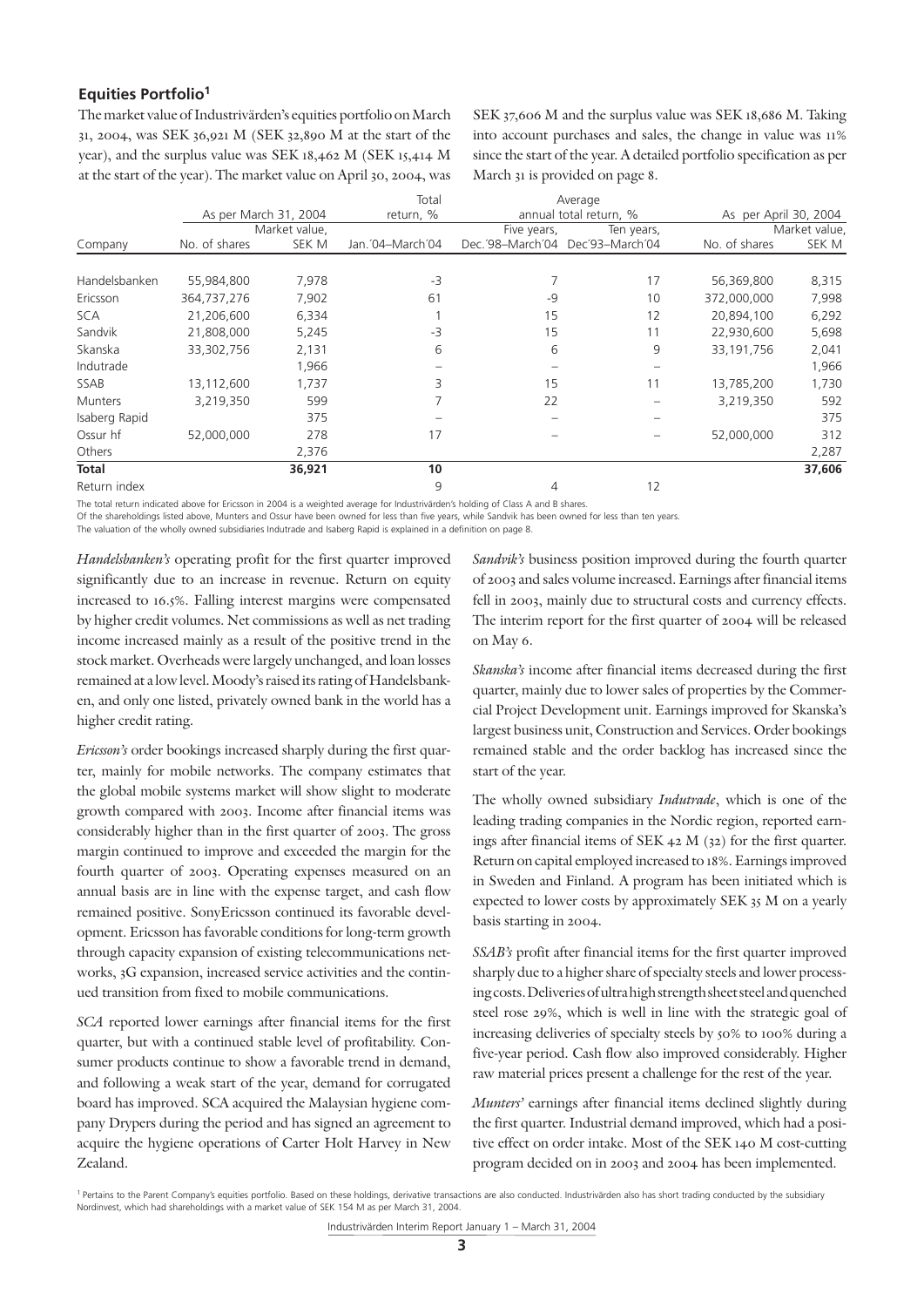The wholly owned subsidiary *Isaberg Rapid*, which manufactures and markets staplers, reported earnings after financial items of SEK 4 M (24) for the first quarter.

*Ossur* showed a sharp increase in sales and profit after financial items for the first quarter. The sales increase is attributable to the acquisition of the orthotics company Generation II Group, along with strong development for the prosthetics business. Completed restructuring measures have had a positive earnings impact.

## **Equity Transactions During the Year**

During the first quarter of 2004, purchases of stocks totaled SEK 1,159 M and sales totaled SEK 339 M. Major purchases consisted of 3,232,900 shares of Handelsbanken A, 15,698,000 shares of Ericsson B, 640,500 shares of Sandvik, and 513,600 shares of Munters. Call options issued in early January for 15,000,000 shares of Ericsson B were exercised during the quarter. Purchases and sales of listed stocks are shown in the table below:

| <b>Purchases</b> | No.of shares | SEK M |
|------------------|--------------|-------|
|                  |              |       |
| Handelsbanken A  | 3,232,900    | 458   |
| Ericsson B       | 15,698,000   | 341   |
| Sandvik          | 640,500      | 149   |
| <b>Munters</b>   | 513,600      | 91    |
| Other            |              | 120   |
| <b>Total</b>     |              | 1,159 |
|                  |              |       |
| <b>Sales</b>     |              |       |
|                  |              |       |
| Ericsson B       | 15,000,000   | 256   |
| Other            |              | 83    |
| <b>Total</b>     |              | 339   |

After the end of the reporting period, from April 1 through April 30, 2004, stocks were purchased for a total of SEK 687 M and sold for SEK 149 M. Major purchases consisted of 1,122,600 Sandvik, 7,262,724 Ericsson B and 672,600 SSAB A, and major sales consisted of 312,500 SCA B.

During the first quarter, derivative transactions were also conducted. These transactions, which were based on holdings in the equities portfolio, generated a profit of SEK 15 M.

Earnings from equities and derivative transactions during the first quarter of 2004 totaled SEK 144 M, as shown in the table below:

| <b>Earnings from Parent Company's</b> | 2004       |
|---------------------------------------|------------|
| equities transactions, SEK M          | Jan.-March |
|                                       |            |
| Ericsson B                            | 156        |
| Derivative transactions               | 15         |
| Other                                 | $-27$      |
| <b>Total</b>                          | 144        |

Earnings from equities and derivative transactions for the Group during the first quarter of 2004 amounted to SEK 149 M.

### **Interest-Bearing Net Debt**

The Parent Company's net debt was SEK 4.3 billion on April 30, 2004, an increase of SEK 1.9 billion compared with the start of the year. The net debt-equity ratio was 11.5%2. Net debt was SEK 3.3 billion on March 31, 2004, corresponding to a net debtequity ratio of 9.0% (7.4% at the start of the year), as shown in the specification on page 7.

The Group's net debt increased by SEK 1.0 billion compared with the start of the year, to SEK 3.8 billion as per March 31, 2004.



## **Earnings**

The Parent Company's earnings after financial items were SEK 92 M (-65), including dividend income of SEK 3 M (3) and earnings of SEK 144 M (-8) from equities and derivative transactions. Earnings also included SEK -21 M (-22) in management costs and SEK -34 M (-38) in net financial items.

Consolidated earnings after financial items amounted to SEK 12 143 M (4), including SEK 97 M (-53) in earnings from equities management and SEK 46 M  $(57)$  in earnings from operating companies. After accounting for investments in associates and taxes, consolidated earnings for the period amounted to SEK 4 290 M (-22). 2

### **Other** 0

The Administrative Court of Appeal has denied Industrivärden the right to deduct interest expenses that reduced the taxes for holding companies owned by and subsequently merged with Industrivärden in the combined amount of SEK 165 M. In March Industrivärden filed an appeal of the Administrative Court of Appeal's ruling with the Supreme Administrative Court. \*Definitioner framgår av sidan 8.

## **Accounting Principles**

This interim report has been prepared in accordance with Swedish Financial Accounting Standards Council recommendation RR20 – Interim Financial Reporting.

To adapt its reporting to recommendation R22 – Presentation of Financial Statements, starting with the 2003 year-end accounts, in its consolidated financial statements Industrivärden is applying the equity method of accounting for investments in associates. By an associate is meant a company in which the share-

<sup>&</sup>lt;sup>2</sup> Assuming all else unchanged, the net debt-equity ratio will decrease by 1.5 percentage points, to 10.0%, as a result of dividend income of SEK 0.6 billion in May.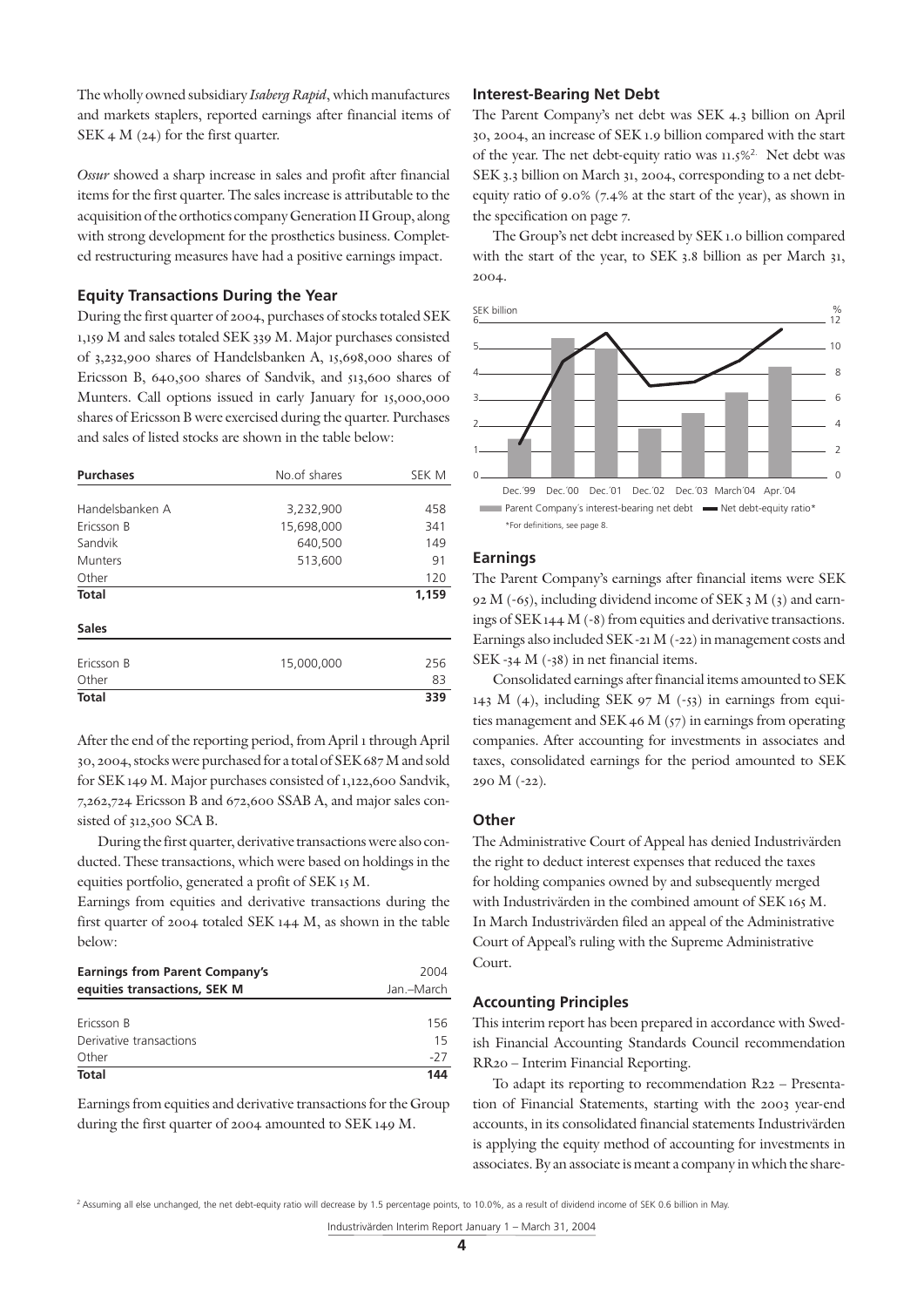holding amounts to at least 20% of the votes. Industrivärden has ownership stakes in Ericsson, SCA and Skanska that correspond to at least 20% of the number of votes. Comparison figures for the first quarter of 2003 have been changed to reflect application of the equity method.

To clarify Industrivärden's focus on investment activities, starting with the 2003 year-end accounts, the Parent Company's income statement and balance sheet are presented before the Group's.

Starting on January 1, 2004, recommendation RR29 – Employee Benefits is applied. Application of this new recommendation has had only a marginal effect on the company's reported earnings and position. In other respects, this report has been prepared using the same accounting principles and calculation methods as in the 2003 Annual Report.

Stockholm, May 4, 2004

Anders Nyrén *President and CEO*

## **Auditors' Examination Report**

We have conducted a general examination of the interim report for AB Industrivärden (publ.) for the period ended March 31, 2004, in accordance with the recommendation issued by FAR (the Swedish Institute of Authorized Public Accountants).

A general examination is limited to discussions with the Company's employees and to an analytical examination of financial information and thus provides a lesser degree of certainty than an audit. We have not performed an audit of this interim report and thus have not issued an audit opinion.

Nothing has come to our attention that indicates that the interim report does not fulfill the requirements for interim reports as prescribed in the Swedish Annual Accounts Act.

Stockholm, May 4, 2004

Öhrlings PricewaterhouseCoopers AB Ingvar Pramhäll *Authorized Public Accountant*

# **Decisions at the Annual General Meeting on March 29, 2004**

Industrivärden's Annual General Meeting was held on March 29, 2004, at the Grand Hotel in Stockholm. The decisions made included the following:

■ The Annual General Meeting approved the dividend of SEK 5.50 per share (preceding year: ordinary dividend of SEK 5.00 plus a bonus dividend of SEK 0.80). The record date for payment of the dividend was set at April 1, and thus dividends were paid via VPC on April 6.

- Boel Flodgren, Tom Hedelius, Finn Johnsson, Sverker Martin-Löf, Arne Mårtensson, Lennart Nilsson and Anders Nyrén were reelected as directors on Industrivärden's board, and Fredrik Lundberg was elected as a new director. Clas Reuterskiöld declined reelection. Fredrik Lundberg, 52, D.Econ. h.c., is President and CEO of Lundbergföretagen. He also serves as Chairman of Cardo, Holmen and Hufvudstaden, and is a director on the boards of Svenska Handelsbanken, Lundbergföretagen, NCC and Stadium.
- The Annual General Meeting resolved to authorize the Chairman of the Board to appoint at least four members from among the major shareholders' representatives, who are not directors on the Company's board, to form with the Chairman a nominating committee for future board elections, with the Committee chairman to be appointed from within the Committee. The composition of the Nominating Committee shall be announced in the Company's third-quarter interim report.
- The Annual General Meeting resolved that Industrivärden, as an owner of Class A and B shares in Ericsson, will approve the proposal set forth by a group of major Class A and Class B shareholders of Ericsson at an Extraordinary General Meeting of Ericsson on a change in the voting power for Class B shares issued by Ericsson.

## **Decisions at the statutory board meeting:**

- At the statutory board meeting on the same day, the decision was made to – provided that Ericsson's extraordinary general meeting approves of the proposal outlined above – exercise all conversion rights received for conversion of Class B shares to Class A shares. If this occurs, Industrivärden's current share of voting rights in Ericsson will decrease from 27.7% to 13.3%.
- Also at the statutory board meeting, Tom Hedelius was appointed Chairman and Sverker Martin-Löf Vice Chairman of Industrivärden's board.

A transcript of CEO Anders Nyrén's address to the Annual General Meeting is available from the company and can be downloaded from Industrivärden's website: www.industrivarden.net/ Investor Relations/AGM.

## **Further Information**

Anders Nyrén, President and CEO, tel. +46-8-666 64 00 Carl-Olof By, Executive Vice President and CFO, tel. +46-8-666 64 00 Sverker Sivall, IR, tel. +46-8-666 64 19 Industrivärden's complete contact information, see page 11.

## **Financial Calendar**

The interim report Jan.–June will be released on Aug. 5, 2004. The interim report Jan.–Sept. will be released on Oct. 29, 2004. The year-end report for 2004 will be released on Feb. 17, 2005. The 2004 Annual Report will be published in mid-March 2005.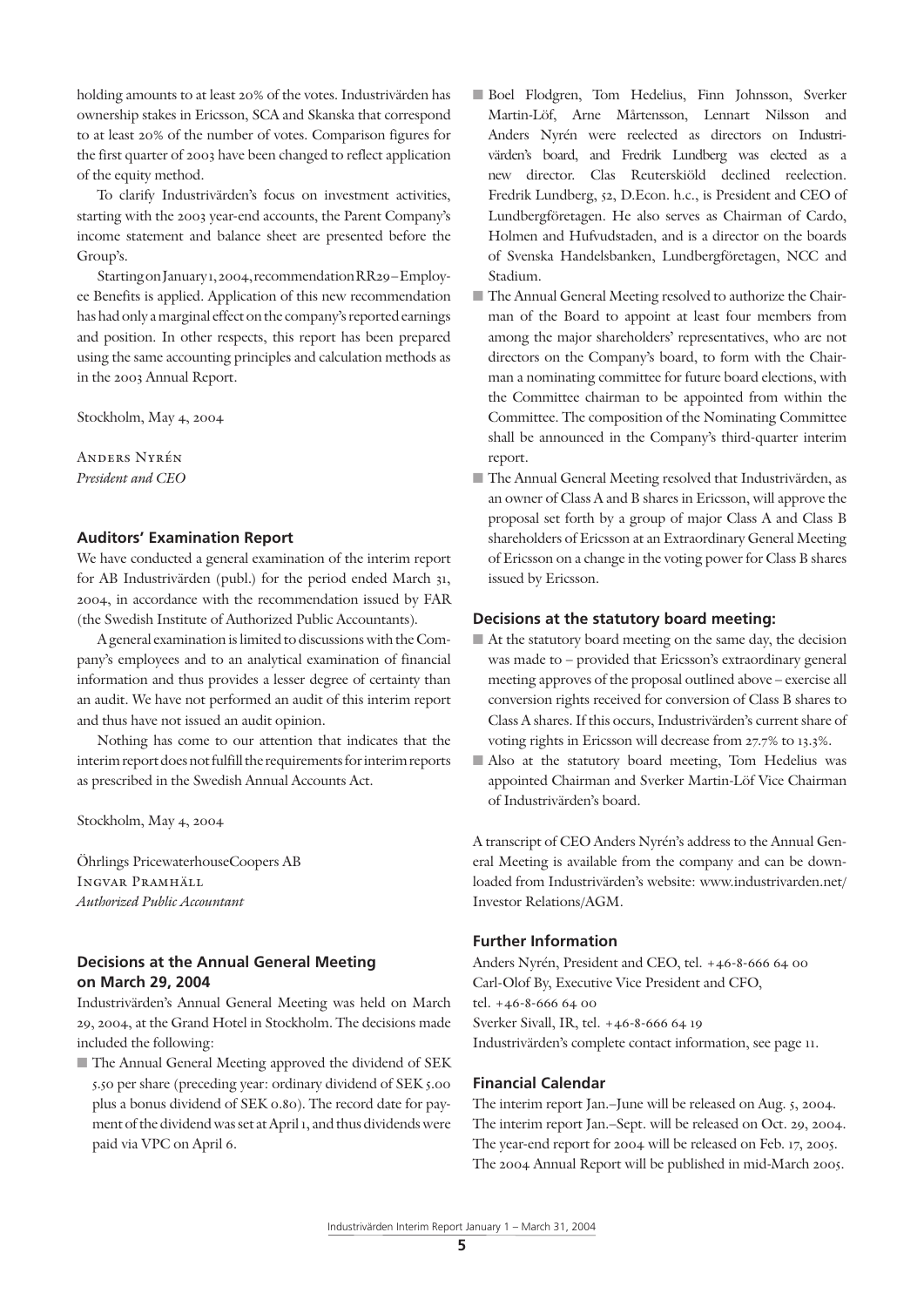# **Parent Company Income Statement**

|                                       | 2004           | 2003       | 2003      |  |
|---------------------------------------|----------------|------------|-----------|--|
| SEK M                                 | Jan.-March     | Jan.-March | Jan.-Dec. |  |
| Portfolio management                  |                |            |           |  |
| Dividend income from stocks           | 3              | 3          | 849       |  |
| Earnings from equities transactions   | 129            | $-7$       | $-1,511$  |  |
| Earnings from derivative transactions | 15             | $-1$       | 101       |  |
| Other income and expenses             |                |            | $-2$      |  |
| Earnings from portfolio management    | 147            | $-5$       | $-563$    |  |
| <b>Management costs</b>               | $-21$          | $-22$      | -80       |  |
| <b>Operating earnings</b>             | 126            | $-27$      | $-643$    |  |
| Interest income                       | $\overline{2}$ | 22         | 32        |  |
| Interest expenses                     | -38            | $-57$      | $-266$    |  |
| Other financial items                 | 2              | -3         | $-10$     |  |
| <b>Earnings after financial items</b> | 92             | $-65$      | $-887$    |  |
| Tax                                   |                |            | $-165$    |  |
| Net earnings for the period           | 92             | $-65$      | $-1,052$  |  |

# **Parent Company Balance Sheet**

| SEK M                                                 | 3/31/2004 | 3/31/2003 | 12/31/2003 |
|-------------------------------------------------------|-----------|-----------|------------|
|                                                       |           |           |            |
| Equities*                                             | 17,748    | 18,698    | 16,799     |
| Other financial fixed assets                          | 3         | 11        | 3          |
| Other current assets                                  | 102       | 492       | 87         |
| Cash and cash equivalents                             | 473       | 1,214     | 410        |
| <b>Total assets</b>                                   | 18,326    | 20,415    | 17,299     |
|                                                       |           |           |            |
| Shareholders' equity                                  | 14,022    | 16,037    | 13,930     |
| Provisions                                            | 47        | 47        | 49         |
| Long-term interest-bearing liabilities                | 2,297     | 2,540     | 2,215      |
| Current noninterest-bearing liabilities               | 397       | 357       | 379        |
| Current interest-bearing liabilities                  | 1,563     | 1,434     | 726        |
| Total shareholders' equity and liabilities            | 18,326    | 20,415    | 17,299     |
| *Market value of shares, according to table on page 8 | 36,921    | 25,541    | 32,890     |
| Change during the period, %                           | 12        | -3        | 25         |

# **Change in Parent Company's Shareholders' Equity**

|                             |         |               |           | Unrestricted | Total                       |
|-----------------------------|---------|---------------|-----------|--------------|-----------------------------|
|                             | Capital | Share premium | Statutory |              | shareholders' shareholders' |
| SEK M                       | stock   | reserve       | reserve   | equity       | equity                      |
| Amount at December 31, 2003 | 966     | 342           | 720       | 11,902       | 13,930                      |
| Net earnings for the period |         |               |           | 92           | 92                          |
| Amount at March 31, 2004    | 966     | 342           | 720       | 11,994       | 14,022                      |
| Amount at December 31, 2002 | 966     | 342           | 720       | 13,567       | 15,595                      |
| Merger profit               |         |               |           | 507          | 507                         |
| Net earnings for the period |         |               |           | $-65$        | $-65$                       |
| Amount at March 31, 2003    | 966     | 342           | 720       | 14.009       | 16.037                      |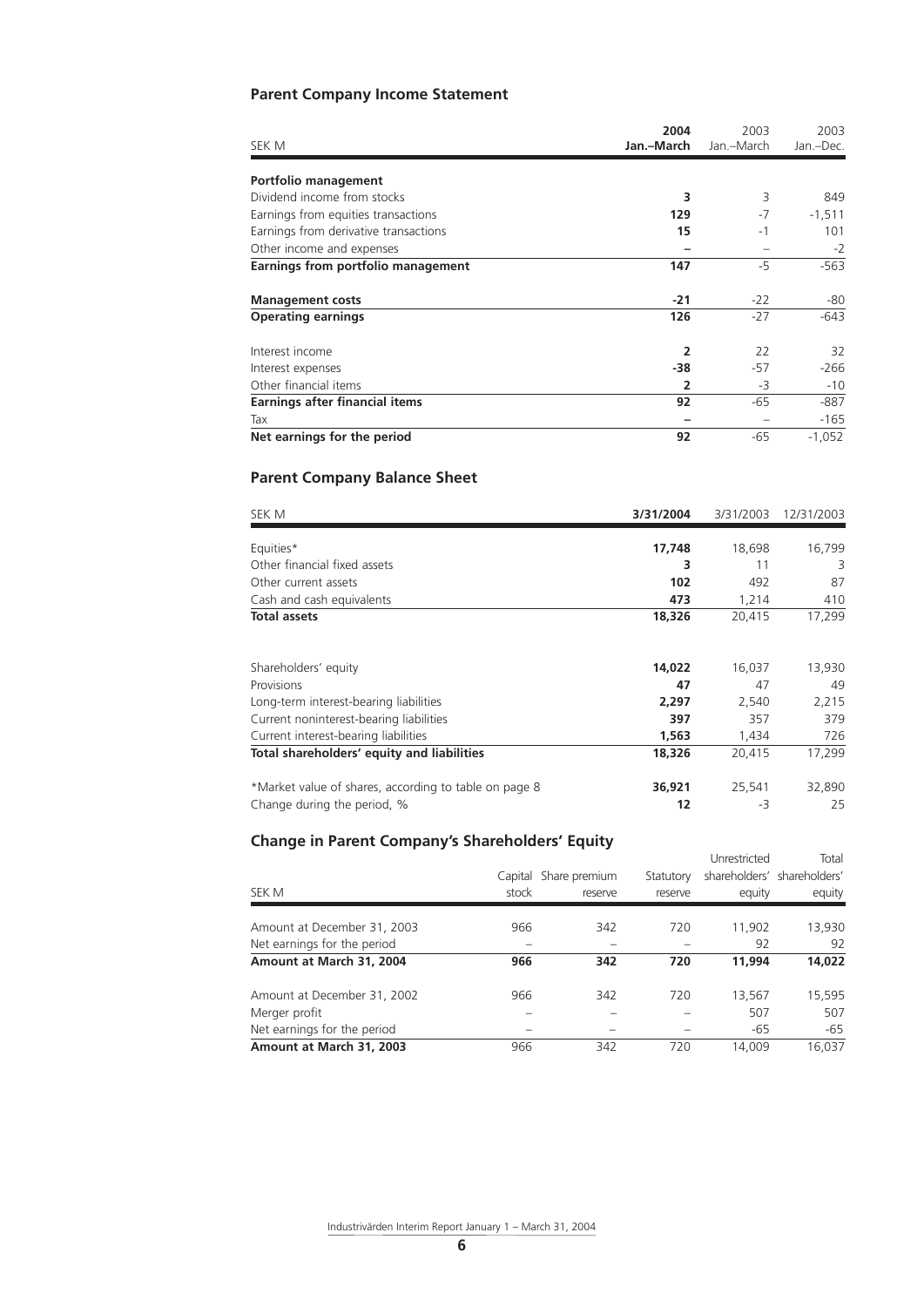# **Parent Company Statement of Cash Flows**

|                                                | 2004       | 2003       | 2003      |
|------------------------------------------------|------------|------------|-----------|
| SEK M                                          | Jan.-March | Jan.-March | Jan.-Dec. |
| <b>OPERATING ACTIVITIES</b>                    |            |            |           |
| Dividend income from stocks                    | 3          | 3          | 849       |
| Cash flow from changes in working capital      | -7         | 81         | $-7$      |
| Management costs paid                          | $-23$      | $-20$      | $-75$     |
| Financial items, net                           | -37        | -55        | $-208$    |
| <b>CASH FLOW FROM OPERATING ACTIVITIES</b>     | $-64$      | 9          | 559       |
| <b>INVESTING ACTIVITIES</b>                    |            |            |           |
| Net purchase/sale of listed stocks             | $-820$     | $-561$     | -79       |
| Net purchase/sale of equity derivatives        | 42         | 49         | 68        |
| Net purchase/sale of other stocks              |            | 576        | 576       |
| <b>CASH FLOW FROM INVESTING ACTIVITIES</b>     | $-778$     | 64         | 565       |
| <b>FINANCING ACTIVITIES</b>                    |            |            |           |
| Loans raised and amortization of debt          | 1,045      | $-502$     | $-1,493$  |
| Change in financing of subsidiaries            | $-140$     | $-132$     | 177       |
| Dividends paid out                             |            |            | $-1.120$  |
| Payment of shareholder contribution            |            | $-50$      | $-103$    |
| <b>CASH FLOW FROM FINANCING ACTIVITIES</b>     | 905        | $-684$     | $-2,539$  |
| <b>NET CASH FLOW FOR THE PERIOD</b>            | 63         | $-611$     | $-1,415$  |
| Cash and cash equivalents at beginning of year | 410        | 1,825      | 1,825     |
| CASH AND CASH EQUIVALENTS AT END OF PERIOD     | 473        | 1,214      | 410       |

## **Change in interest-bearing net debt**

| SEK M                                  | March 31<br>2004 | Cash flow | Change<br>in loans | Other<br>changes | Dec. 31<br>2003 |
|----------------------------------------|------------------|-----------|--------------------|------------------|-----------------|
|                                        |                  |           |                    |                  |                 |
| Cash and cash equivalents              | 473              | 63        |                    |                  | 410             |
| Interest-bearing receivables           | 92               |           | 14                 |                  | 78              |
| Long-term interest-bearing liabilities | 2,297            |           | 82                 |                  | 2,215           |
| Current interest-bearing liabilities   | 1,563            |           | 837                |                  | 726             |
| Interest-bearing pension provisions    | 47               |           |                    | $-2$             | 49              |
| Interest-bearing net debt              | 3,342            | -63       | 905                | $-2$             | 2,502           |
| Less: liabilities to subsidiaries      | $-15$            |           | 35                 |                  | $-50$           |
| Net interest-bearing liabilities       | 3,327            | $-63$     | 940                | $-2$             | 2,452           |
| Market value of equities portfolio     | 36,921           |           |                    |                  | 32,890          |
| Net debt-equity ratio, %               | 9.0              |           |                    |                  | 7.4             |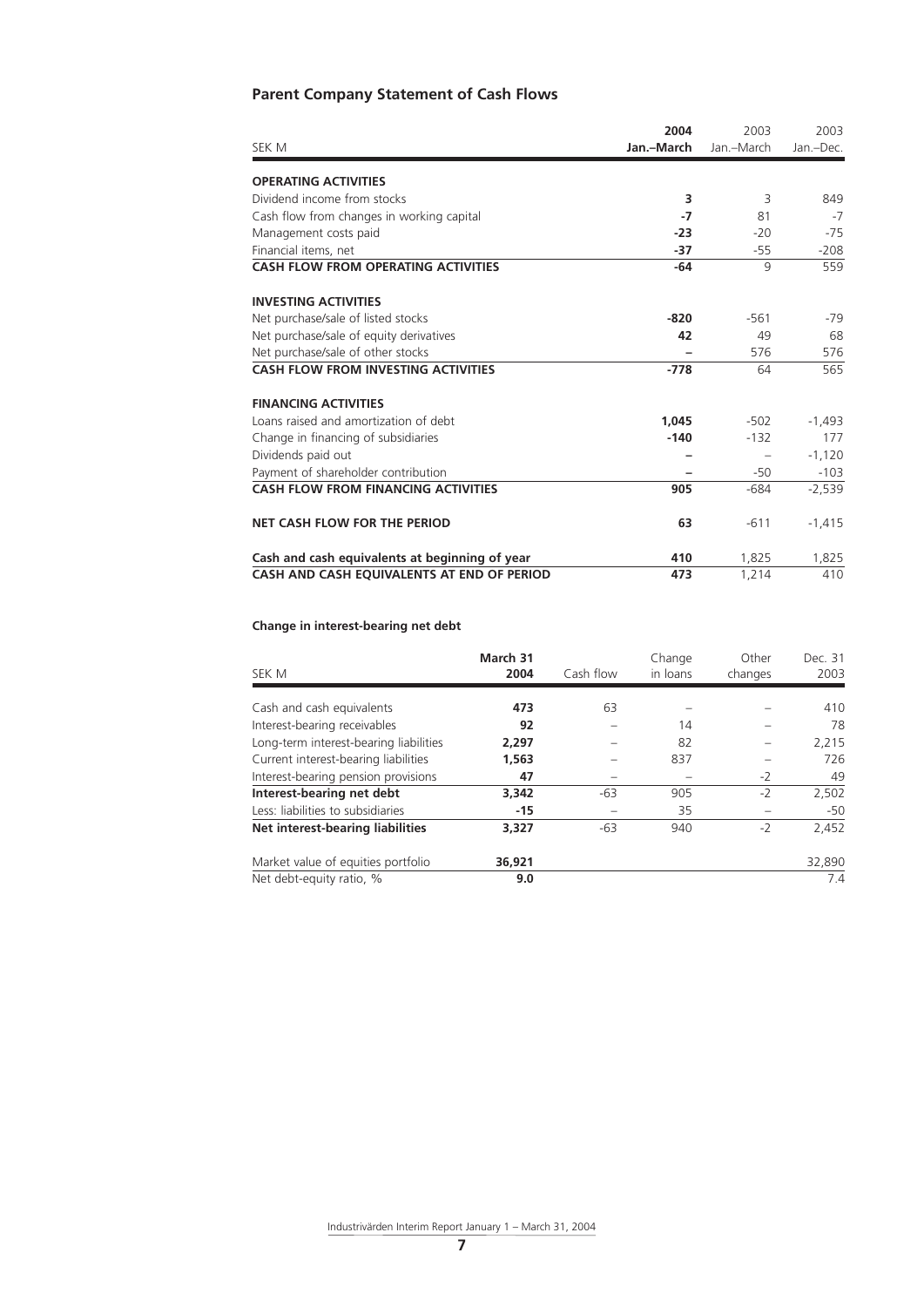## **Equities Portfolio as per March 31, 2004**

| Company         | No. of shares | Market value<br>SEK M | SEK per share  | $%$ of<br>portfolio value | % of capital<br>in company | % of votes<br>in company |
|-----------------|---------------|-----------------------|----------------|---------------------------|----------------------------|--------------------------|
| Handelsbanken A | 55,984,800    | 7,978                 | 41             | 22                        | 7.8                        | 8.5                      |
| Ericsson A      | 186,000,000   | 7,902                 | 41             | 22                        | 2.3                        | 27.7                     |
| Ericsson B      | 178,737,276   |                       |                |                           |                            |                          |
| SCA A           | 16,982,000    | 6,334                 | 33             | 17                        | 9.0                        | 29.1                     |
| <b>SCAB</b>     | 4,224,600     |                       |                |                           |                            |                          |
| Sandvik         | 21,808,000    | 5,245                 | 27             | 14                        | 8.3                        | 8.3                      |
| Skanska A       | 17,302,756    | 2,131                 | 11             | 6                         | 8.0                        | 27.2                     |
| Skanska B       | 16,000,000    |                       |                |                           |                            |                          |
| Indutrade       |               | 1,966                 | 10             | 5                         | 100.0                      | 100.0                    |
| SSAB A          | 13,112,600    | 1,737                 | 9              | 5                         | 13.0                       | 17.0                     |
| Scania A        | 2,271,000     | 685                   | 4              | 2                         | 1.5                        | 2.1                      |
| Scania B        | 731,200       |                       |                |                           |                            |                          |
| Munters         | 3,219,350     | 599                   | 3              | 2                         | 12.9                       | 12.9                     |
| Pfizer Inc.     | 2,017,500     | 536                   | 3              |                           | 0.0                        | 0.0                      |
| Volvo A         | 1,440,700     | 478                   | $\overline{2}$ | 1                         | 0.4                        | 0.9                      |
| Volvo B         | 526,400       |                       |                |                           |                            |                          |
| Isaberg Rapid   |               | 375                   | 2              |                           | 100.0                      | 100.0                    |
| Ossur hf        | 52,000,000    | 278                   | 2              |                           | 15.8                       | 15.8                     |
| Nokia           | 1,400,000     | 214                   |                | 0                         | 0.0                        | 0.0                      |
| Others          |               | 463                   | 2              |                           |                            |                          |
| <b>Total</b>    |               | 36,921                | 191            | 100                       |                            |                          |

Valuation of the wholly owned subsidiaries is provided in the definition below.

## **Definitions**

#### **Interest-bearing net debt**

Interest-bearing liabilities and pension provisions less cash and cash equivalents and interest-bearing receivables.

#### **Market value of equities portfolio**

The market value of the equities portfolio is defined as the market value of the listed portfolio and the estimated value of the operating subsidiaries Indutrade and Isaberg Rapid (according to a P/E multiple of 13 based on forecast earnings for 2004), and shareholders' equity for other shareholdings.

#### **Net asset value**

The market value of the Parent Company's equities portfolio less net debt.

## **Net asset value including reinvested dividends**

The development of net asset value including reinvested dividends after tax, recalculated taking into account the development of the listed portfolio. This gives a measure of how net asset value would have developed if Industrivärden had not paid any dividends and thereby had taxable earnings, since dividends rendered are taxdeductible.

#### **Net debt**

Net debt is defined as the Parent Company's interest-bearing net debt and noninterest-bearing liabilities less noninterest-bearing receivables.

#### **Net debt-equity ratio**

The Parent Company's interest-bearing net debt, adjusted for liabilities to subsidiaries, in relation to the market value of the Parent Company's equities portfolio.

#### **Total return**

Price trend (SAX) plus reinvested dividends.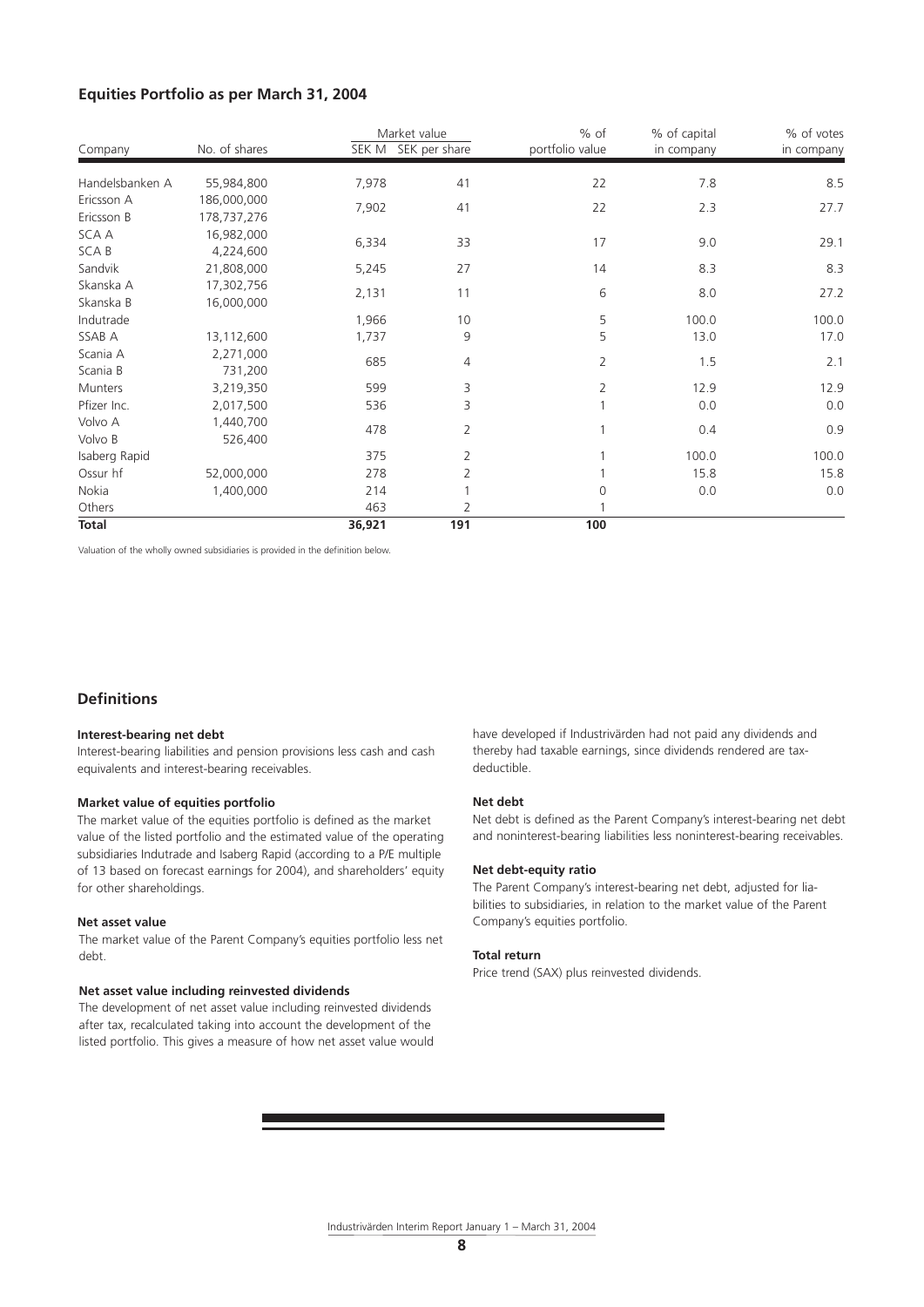# **Industrivärden Consolidated Income Statement**

|                                                                                     | 2004         | 2003                     | 2003          |                                        |
|-------------------------------------------------------------------------------------|--------------|--------------------------|---------------|----------------------------------------|
| SEK M                                                                               | Jan.-March   | Jan.-March               | Jan.-Dec.     |                                        |
|                                                                                     |              |                          |               |                                        |
| Portfolio management<br>Dividend income from stocks                                 | з            | 3                        | 850           |                                        |
| Earnings from equities transactions                                                 | 134          | 6                        | $-1,486$      |                                        |
| Earnings from derivative transactions                                               | 15           | $-1$                     | 101           |                                        |
| Other income and expenses                                                           | $-1$         | $-3$                     | $-3$          |                                        |
| Earnings from portfolio management                                                  | 151          | 5                        | $-538$        |                                        |
|                                                                                     |              |                          |               |                                        |
| <b>Operating companies</b><br>Net sales                                             | 1,066        | 995                      | 4,075         |                                        |
| Cost of goods sold                                                                  | $-719$       | $-649$                   | $-2,695$      |                                        |
| Development costs                                                                   | -8           | -9                       | $-33$         |                                        |
| Selling costs                                                                       | $-227$       | $-215$                   | $-856$        |                                        |
| Administrative costs                                                                | -63          | -64                      | $-246$        |                                        |
| Other operating income and expenses                                                 | 2            | $\mathbf{1}$             | -1            |                                        |
| <b>Earnings from operating companies</b>                                            | 51           | 59                       | 244           |                                        |
|                                                                                     |              |                          |               |                                        |
| <b>Management costs</b><br><b>Operating earnings</b>                                | $-21$<br>181 | $-22$<br>42              | -80<br>$-374$ |                                        |
|                                                                                     |              |                          |               |                                        |
| Interest income                                                                     | 3            | 19                       | 33            |                                        |
| Interest expenses<br>Other financial items                                          | -44<br>3     | $-59$<br>2               | $-286$<br>4   |                                        |
| <b>Earnings after financial items</b>                                               | 143          | $\overline{4}$           | $-623$        |                                        |
|                                                                                     |              |                          |               |                                        |
| Result of associate accounting*                                                     | 164          | -6                       | 9             |                                        |
| Tax                                                                                 | $-17$        | $-20$                    | $-253$        |                                        |
| Minority share in net earnings for the period                                       |              | 0                        |               |                                        |
| Net earnings for the period                                                         | 290          | $-22$                    | $-867$        |                                        |
| *Adjustments pertaining to the equity method                                        |              |                          |               |                                        |
| Dividend income from associated companies                                           |              |                          | $-249$        |                                        |
| Share in associated companies' earnings                                             | 209          | 8                        | 497           |                                        |
| Adjustment of acquisition value pertaining to divested                              |              |                          |               |                                        |
| associated companies                                                                | 35           | $\overline{\phantom{0}}$ | 0             |                                        |
| Tax pertaining to associated companies                                              | -80          | -14                      | $-239$        |                                        |
| <b>Result of associate accounting</b>                                               | 164          | -6                       | 9             |                                        |
|                                                                                     | 34           | 34                       | 135           |                                        |
| Depreciation included in operating earnings<br>Earnings per share, SEK <sup>3</sup> | 1.50         | $-0.11$                  | $-4.49$       |                                        |
|                                                                                     |              |                          |               |                                        |
| <b>Breakdown by business unit</b>                                                   |              |                          |               |                                        |
| Net sales                                                                           |              |                          |               |                                        |
| Indutrade                                                                           | 841          | 745                      | 3,197         |                                        |
| Isaberg Rapid                                                                       | 225          | 250                      | 877           |                                        |
| Other, net<br><b>Total, operating companies</b>                                     | 0<br>1,066   | 0<br>995                 | 1<br>4,075    |                                        |
|                                                                                     |              |                          |               |                                        |
| <b>Earnings after financial items</b>                                               |              |                          |               |                                        |
| Portfolio management <sup>4</sup>                                                   | 97           | -53                      | -849          |                                        |
| Indutrade                                                                           | 42           | 32                       | 182           |                                        |
| Isaberg Rapid                                                                       | 4            | 24                       | 49            | <sup>3</sup> Earnings for the period d |
| Other, net                                                                          | 0            | 1                        | $-5$          | 193,135,612 shares.                    |
| <b>Total operating companies</b>                                                    | 46           | 57                       | 226           | <sup>4</sup> Parent Company and oth    |
| Group                                                                               | 143          | 4                        | $-623$        | management companies                   |

3 Earnings for the period divided by 193,135,612 shares.

4 Parent Company and other portfolio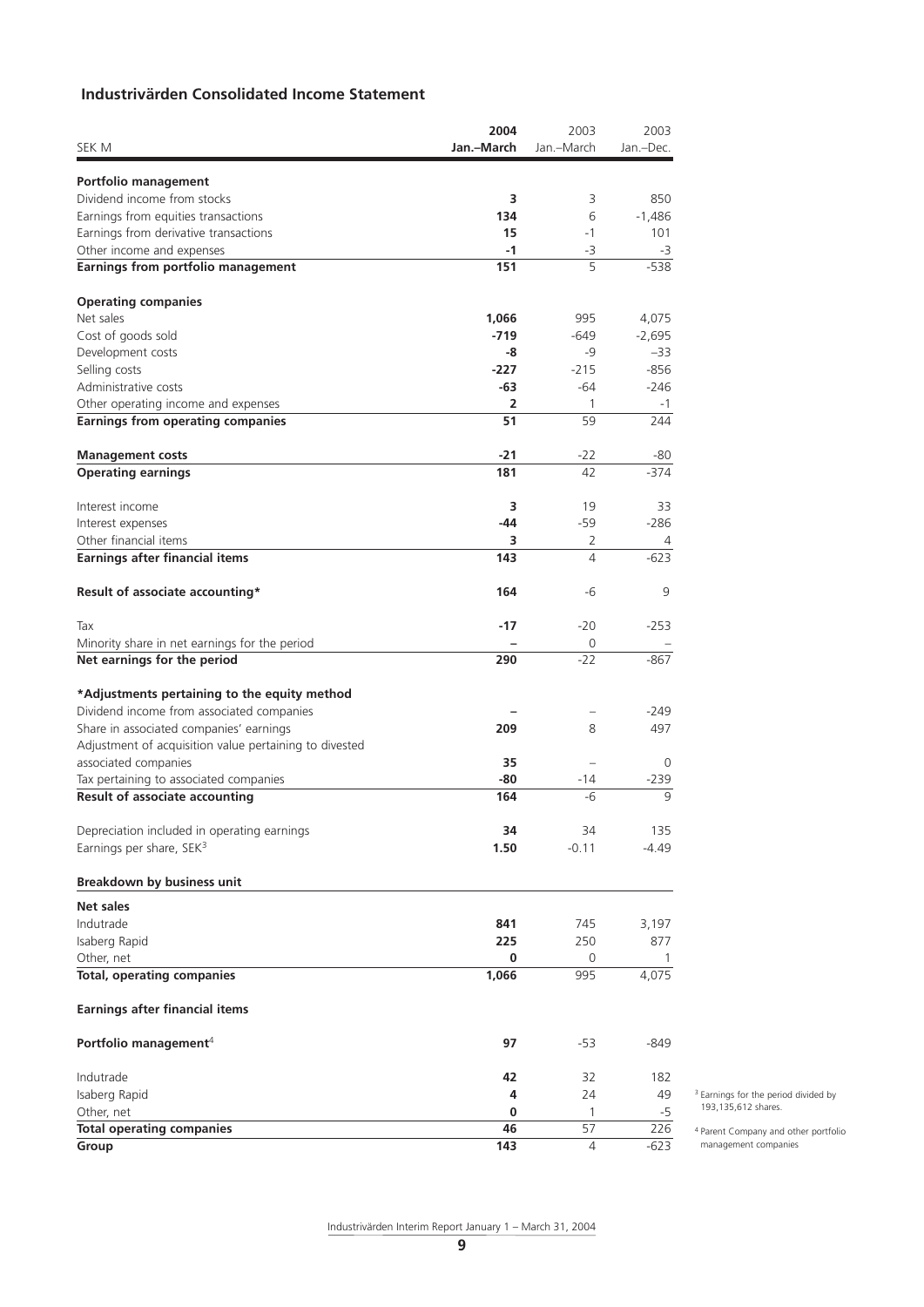# **Industrivärden Consolidated Balance Sheet**

| SEK M                                      | 3/31/2004 | 3/31/2003 | 12/31/2003 |
|--------------------------------------------|-----------|-----------|------------|
|                                            |           |           |            |
| Intangible assets                          | 252       | 225       | 259        |
| Tangible assets                            | 524       | 541       | 532        |
| Equities                                   | 11,122    | 12,855    | 10,403     |
| Shares in associated companies             | 8,233     | 7,419     | 7,720      |
| Other financial fixed assets               | 26        | 25        | 13         |
| Inventories                                | 750       | 770       | 734        |
| Accounts receivable, trade                 | 712       | 679       | 627        |
| Other current assets                       | 262       | 126       | 104        |
| Cash and cash equivalents                  | 705       | 1,478     | 683        |
| <b>Total assets</b>                        | 22,586    | 24,118    | 21,075     |
| Shareholders' equity                       | 16,811    | 18,550    | 16,413     |
| Minority shares                            |           |           |            |
| Provisions                                 | 266       | 231       | 244        |
| Long-term noninterest-bearing liabilities  |           | 9         |            |
| Long-term interest-bearing liabilities     | 2,720     | 2,800     | 2,632      |
| Current noninterest-bearing liabilities    | 1,120     | 1,065     | 1,058      |
| Current interest-bearing liabilities       | 1,669     | 1,462     | 728        |
| Total shareholders' equity and liabilities | 22,586    | 24,118    | 21,075     |

# **Change in Consolidated Shareholders' Equity**

| SEK M                                     | Capital<br>stock | Restricted<br>reserves | Equity<br>method<br>reserve | Unrestricted<br>reserve | Total share-<br>holders'<br>equity |
|-------------------------------------------|------------------|------------------------|-----------------------------|-------------------------|------------------------------------|
|                                           |                  |                        |                             |                         |                                    |
| Shareholders' equity according to adopted |                  |                        |                             |                         |                                    |
| balance sheet at December 31, 2003        | 966              | 1,275                  | 3,109                       | 11,063                  | 16,413                             |
| Effect of new accounting principles       |                  |                        |                             | $-17$                   | $-17$                              |
| Opening shareholders' equity according    |                  |                        |                             |                         |                                    |
| to adjusted balance sheet                 | 966              | 1,275                  | 3,109                       | 11,046                  | 16,396                             |
| Transfers between unrestricted and        |                  |                        |                             |                         |                                    |
| restricted shareholders' equity           |                  | 0                      |                             | $\mathbf 0$             |                                    |
| Translation differences                   |                  | $\Omega$               |                             | 6                       | 6                                  |
| Effect of associated companies on         |                  |                        |                             |                         |                                    |
| earnings for the period                   |                  |                        |                             | $-164$                  | $-164$                             |
| Provision to equity method reserve        |                  |                        | 185                         | 98                      | 283                                |
| Net earnings for the period               |                  |                        |                             | 290                     | 290                                |
| Amount at March 31, 2004                  | 966              | 1,275                  | 3,294                       | 11,276                  | 16,811                             |
| Shareholders' equity according to adopted |                  |                        |                             |                         |                                    |
| balance sheet at December 31, 2002        | 966              | 1,265                  |                             | 14,408                  | 16,639                             |
| Effect of new accounting principles       |                  |                        | 2,961                       | $-871$                  | 2,090                              |
| Opening shareholders' equity according    |                  |                        |                             |                         |                                    |
| to adjusted balance sheet                 | 966              | 1,265                  | 2,961                       | 13,537                  | 18,729                             |
| Transfers between unrestricted and        |                  |                        |                             |                         |                                    |
| restricted shareholders' equity           |                  | -3                     |                             | 3                       |                                    |
| Translation differences                   |                  | $\overline{0}$         |                             | $-2$                    | $-2$                               |
| Effect of associated companies on         |                  |                        |                             |                         |                                    |
| earnings for the period                   |                  |                        |                             | 6                       | 6                                  |
| Provision to equity method reserve        |                  |                        | 80                          | $-241$                  | $-161$                             |
| Net earnings for the period               |                  |                        |                             | $-22$                   | $-22$                              |
| Amount at March 31, 2003                  | 966              | 1,262                  | 3,041                       | 13,281                  | 18,550                             |